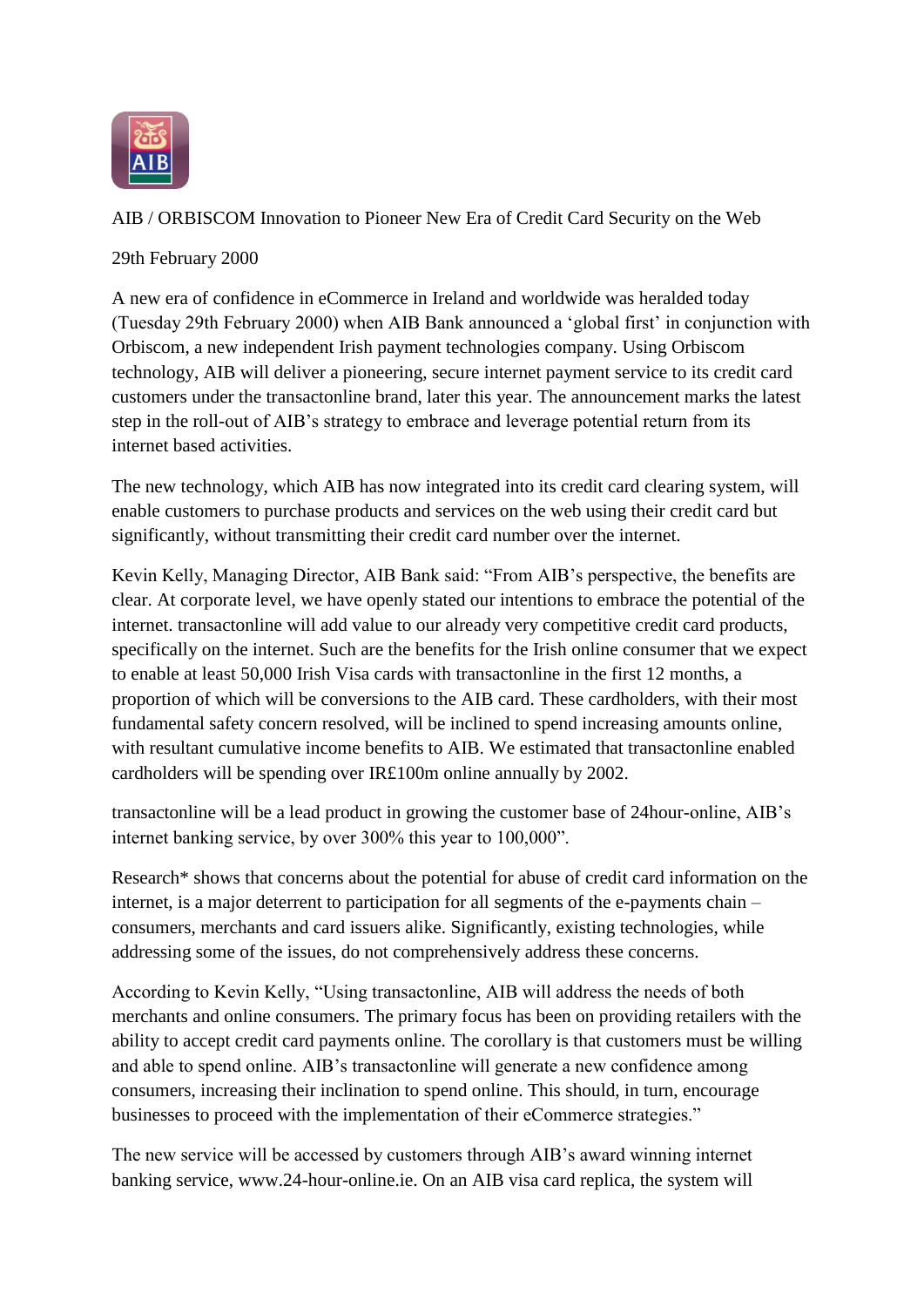generate a 16-digit alternative (called an O-Control™) for the AIB cardholder"s real Visa card number. This Orbiscom controlled number will be transmitted over the internet to the merchant's web site who will process the transaction in exactly the same way as any other credit card transaction. Importantly, users can attach additional controls over the use of the number - for example, it may be valid for only one transaction and for a specific maximum amount. Users can generate as many O-Controls™ as they require, on demand.

Merchants will also benefit because each online O-Control™ they receive will have been verified and authorised against predetermined criteria specified by AIB and the cardholder. The generated O-Control™ has all the characteristics of a Visa card number so retailers will treat the payment identically to any other credit card transaction – with no technological or administrative modifications. When an O-Control™ is received by AIB, the Bank"s payment system will unravel the O-Control™ and process the transaction, as normal. The Orbiscom solution has been accepted by Visa Card International for use over their international clearing and settlement systems.

"AIB is delighted to be the first to adopt this innovative technology. It will allow us to deliver a leading edge product to our customers and to continue to be a pivotal player in the domestic and international payments arena. Our new product will ultimately be recognised as a milestone in the development of eCommerce here and internationally - further strengthening Ireland"s position as a hub for eCommerce activities and innovation" said Billy Andrews, General Manager, Electronic Banking.

AIB Bank will offer this unique service to over 300,000 of its Irish Visa card customers from August of this year. Additional eCommerce developments from AIB will be forthcoming in 2000.

## Background Information

## Research

Ernst & Young research (1998) highlighted major consumer concern about the potential for abuse of credit card and personal information on the internet. Seventy percent of consumers who had yet to make an internet purchase were uncomfortable sending credit-card numbers over the Web and almost half of consumers with internet access researched online and then purchased by fax or telephone.

The abuse or fraudulent use of credit card and personal information is also a major concern and impediment to eCommerce merchants and card issuers. Internet fraud losses are estimated to be as high as 30% of merchant sales on some sites. A Visa International survey reported that approximately 50% of credit card payment disputes are internet related although internet transactions represent less than 1% of card sales volume.

Amarach"s Trendwatch Technology Survey (Q4: 1999) indicated that just over 1 in 8 (13%) of all Irish internet users had purchased goods or services over the internet in the preceding